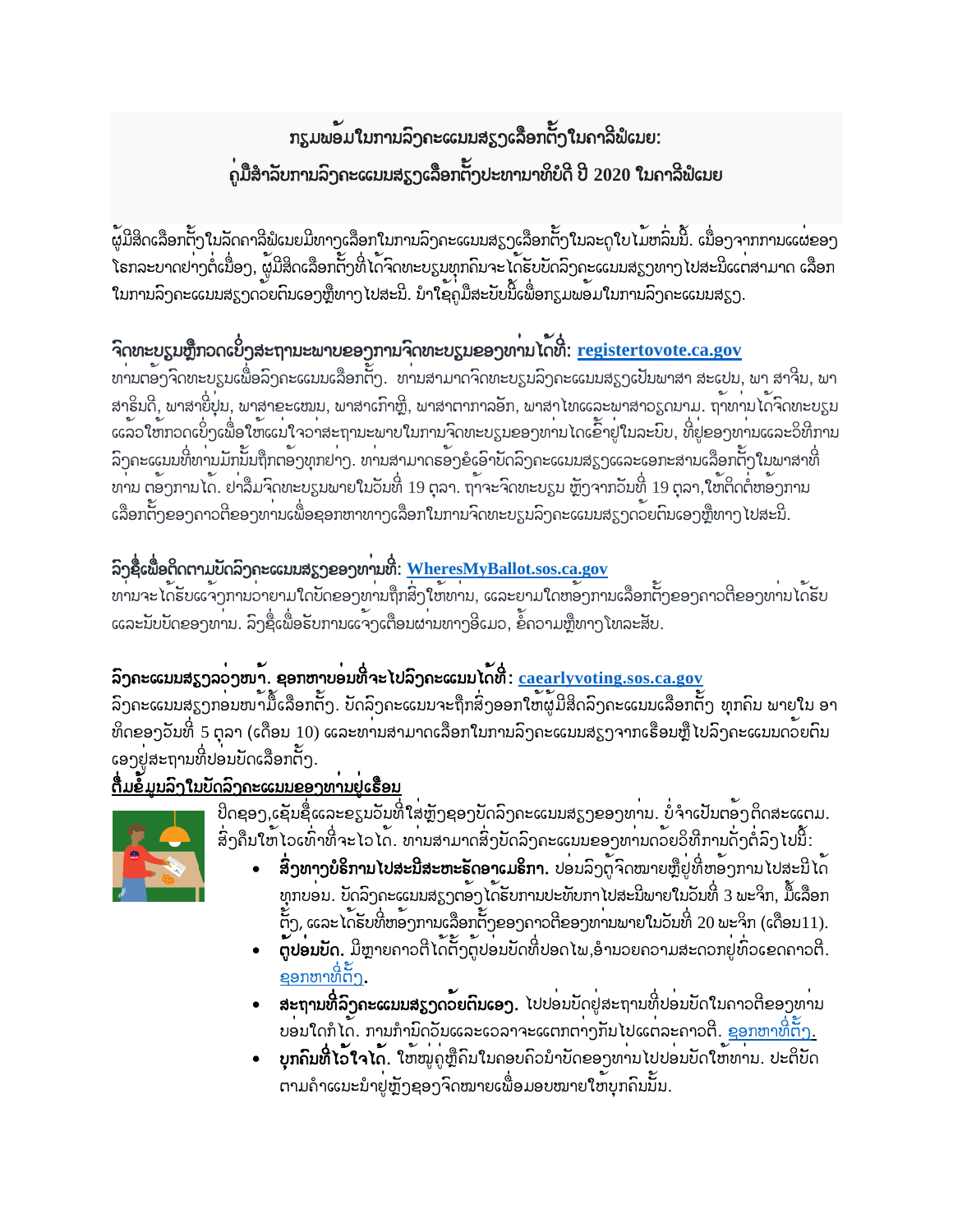#### <u>ລິງຄະແນນສຽງດວຍຕິນເອງ</u>



ມີຫຼາຍຄາວຕິຈະໃຫ້ໂອກາດໃນການລົງຄະແນນສຽງລວງໜ້າກອນ. ສະຖານທີ່ລົງຄະແນນ ສຽງອາດຈະຖືກປັບປຸງໃໝ<sup>່</sup>ພາຍໃນອາທິດທີ່ຈະມານີ້. ຊອກຮູ້ບອ<sup>່</sup>ນທີ່ຈະໄປໂດຍການເຂົ້າເບິ່ງ <u> ແວບໄຊທ <u>ຂອງຫອັງການເລືອກຕັ້ງໃນຄາວຕີຂອງທ<sup>່</sup>ານ</u>. ໄປເບິ່ງສະຖານທີ່ປອນບັດເພື່ອ:</u>

- ู้ ข่อมขัดลิ้ງถะแมมสรูງใส่เลื้อງข่อมขัดที่สามากเอ้้าเท็วได<sup>้</sup>
- ຼ<br>ຂໍເອົາການຊ<sup>່</sup>ວຍເຫຼືອໃນພາສາທີ່ມີ ໄວ<sup>້</sup>ສຳລັບຄາວຕີຂອງທ<sup>່</sup>ານ
- .<br>ຈົດທະບຽນແລະລິງຄະແນນໃນມື້ດຽວກັນ  $\bullet$
- eํ ย์ ริ๊าใขป9่มขัดสะขับใໝ**่** แต่มัดเกิ๊า

#### ຫຼືລິງຄະແນນສຽງໃນວັນເລືອກຕັ້ງ, ວັນອັງຄານ, ວັນທີ່ 3 ພະຈິກ (ເດືອນ11). <u>sos.ca.gov/elections/polling-place</u>

ລິງຄະແນນສຽງດວຍຕົນເອງໃນວັນເລືອກຕັ້ງ. ຊອກຫາບອນທີ່ຈະລິງຄະແນນສຽງ. ສະຖານທີ່ປອນບັດຈະເປີດເວລາ 7:00 ໂມງ ເຊົ້າຮອດ 8:00 ໂມງແລງ. ທ່ານສາມາດລົງຄະແນນສຽງ ໄດ້ຖ້າທ່ານເຂົ້າແຖວລຽນຄິວກອນ 8:00 ໂມງແລງ. ໃສ່ໜ້າກາກປົກ ໜ້າແລະຮັກສາ ໄລຍະຫາງ ຈາກຄົນອື່ນ. ເຈົ້າໜ້າທີ່ເລືອກຕັ້ງຈະສາມາດຊວຍທານ ໄດ້.

#### ຂໍ້ມູນເຜີມເຕີມ:

### ການລົງຄະແນນສຽງດ້ວຍການໃຊ້ເທັກໂນໂລຢີທີ່ເອີ້ນວ່າ Remote Access Vote by Mail

ການລົງຄະແນນດວຍການໃຊ<sup>້</sup>ແທັກໂນໂລຢີຊວຍໃຫ້ຜູ້ມີສິດເລືອກຕັ້ງທີ່ມີຄວາມພິການສາມາດໃຊ<sup>້</sup>ເທັກໂນໂລຢີການຊວຍ  $\sim$ ເຫຼືອຂອງພວກເຂົາຢູ່ເຮືອນເພື່ອອານແລະໝາຍບັດຂອງພວກເຂົາ. ສຳລັບການເລືອກຕັ້ງປະທານາທິບໍດີໃນປີ 2020 ນີ້, ມີຫຼາຍຄາວຕີກຳລັງດຳເນີນການເພື່ອໃຫ້ມີການລົງຄະແນນສຽງແບບ Remote Access Vote by Mail ສຳລັບຜູ້ມີ ີສິດລົງຄະແນນສຽງທົ່ວ ໄປທີ່ອາດຕ<sup>້</sup>ອງການໃຊ<sup>້</sup>ວິທີດັ່ງກ<sup>່</sup>າວເນື່ອງຈາກການເຈັບເປັນທີ່ບໍ່ຄາດຄິດຫຼືຈາກສະພາບການອື່ນໆ. ຕິດຕໍ່ຫຼອງການເລືອກຕັ້ງຂອງຄາວຕີຂອງທ່ານເພື່ອຮຽນຮູ້ເພີ່ມເຕີມທີ່: sos.ca.gov/county-elections-offices.

#### ຂໍຄວາມຂວຍເຫຼືອ:

- ຕິດຕໍ່ຫອ<sup>້</sup>ງການເລືອກຕັ້ງຂອງຄາວຕີຂອງທ<sup>່</sup>ານເພື່ອຮັບຄຳຕອບຂອງຂໍ້ຂອ<sup>້</sup>ງໃຈກ**ູ**່ເວກັບການເລືອກຕັ້ງທັງໝົດ โดชี: <u>sos.ca.gov/county-elections-offices</u>.
- ຮູ້ສິດທິຂອງທ<sup>່</sup>ານໃນຖານະເປັນຜູ້ລິງຄະແນນສຽງໃນລັດຄາລີຟໍເນຍແລະເຂົ້າເບິ່ງ ໄດ້ທີ່: sos.ca.gov/elections/voter-bill-rights
- ຄາວຕີຫຼາຍແຫ່ງໃຫ້ການຊ<sup>່</sup>ວຍເຫຼືອເປັນພາສາອື່ນໆນອກເໜືອຈາກພາສາອັງກິດ. ຕິດຕ<u>ໍ່ ຫອັງການເລືອກຕັ້ງ</u> ເພື່ອຂໍຄວາມຊ<sup>່</sup>ວຍເຫຼືອເປັນພາສາຂອງທ<sup>່</sup>ານ.
- cລອາທິການອອງລັດຄາລີພໍເນຍຍັງ ໄດ<sup>້</sup>ໃຊ້ລະບົບສາຍດວ<sup>່</sup>ມໃນການໃຫ້ຂໍ້ມູນເປັນພາສາອັງກິດ, ພາສາສະເປນ, ພາ ສາຈິນ, ພາສາຮິນດີ, ພາສາຍີ່ປຸ່ນ, ພາສາຂະເໝນ, ພາສາເກົາຫຼີ, ພາສາຕາກາລອັກ, ພາສາໄທ, ພາສາວຽດນາມ. สำลับอั้มมเพิ่มเติมเอ็กเข็าได้ที่: sos.ca.gov/elections/voting-resources/voting-california/voterhotlines
- \*(800) 345-VOTE (8683) English พาสาธิาทิก \*(800) 232-VOTA (8682) - español / Spanish ພາສາສະເປນ
- \*(800) 339-2857 中文 / Chinese ພາສາຈິນ
- \*(800) 339-2865 日本語 / Japanese ພາສາຍີ່ປຸ່ນ
- \*(866) 575-1558 한국어 / Korean ພາສາເກົາຫຼີ
- \*(888) 345-2692 हिन्दी / Hindi พาสาธิบดี
- \*(888) 345-4917 โ้ยูิัั / Khmer ພາສາຂະເໝນ
	- \*(800) 339-2957 Tagalog พาสาตาภาลอีก
- \*(855) 345-3933 ภาษาไทย / Thai ພາສາ **ໄ**ທ
- (800) 339-8163 Việt ngữ / Vietnamese พาสาวรูดมาม